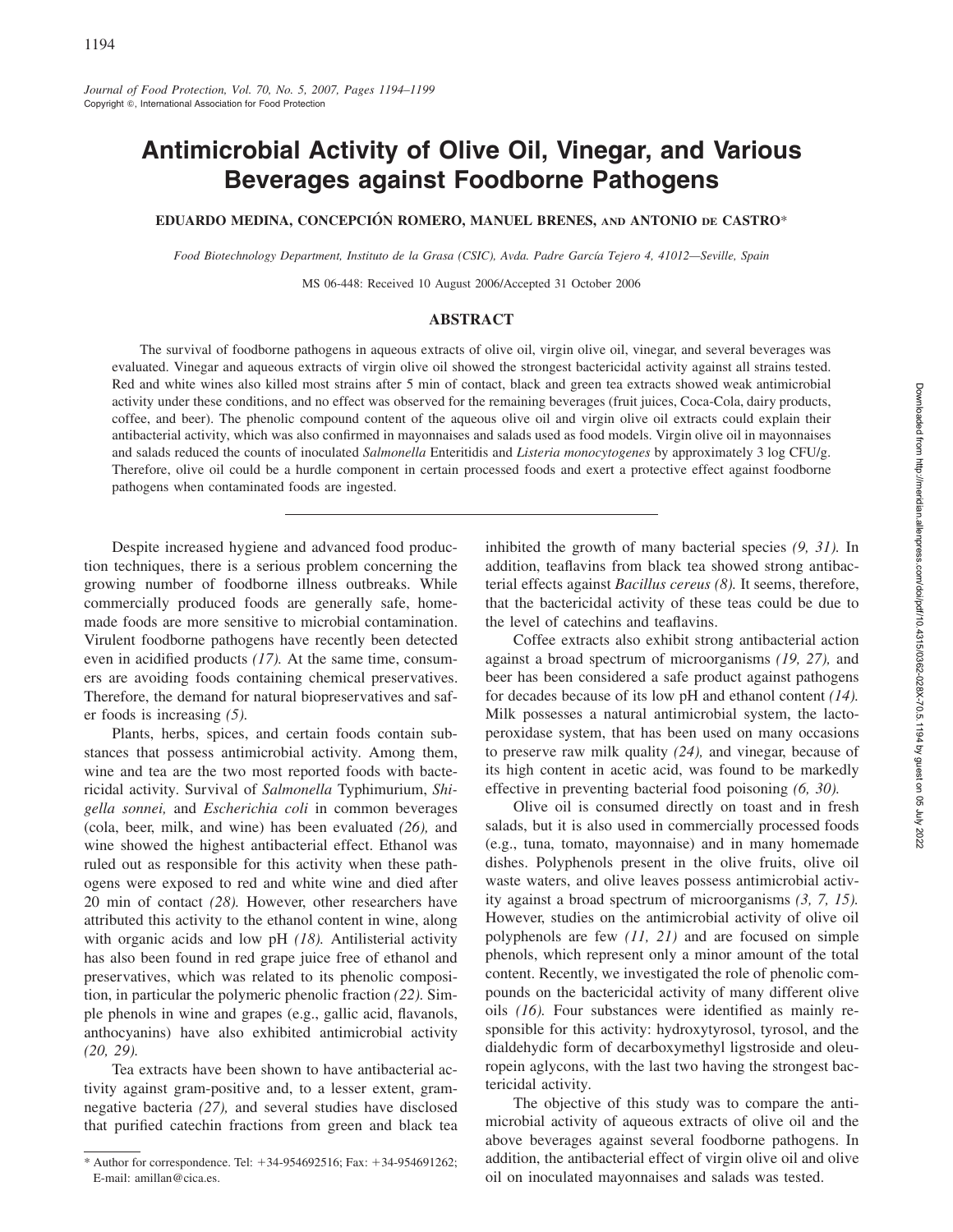### **MATERIALS AND METHODS**

**Beverages.** Peach juice (pH 4.0), pineapple juice (pH 4.0), orange juice (pH 4.0), cow's milk (pH 7.0), yogurt drink (pH 4.6), Coca-Cola (pH 2.7), beer with 5% alcohol (pH 4.6), alcohol-free beer (pH 4.3), red wine (pH 3.7, 13% alcohol), white wine (pH 3.3, 11.5% alcohol), vinegar (pH 2.9, 5% acetic acid), coffee, tea, virgin olive oil, and olive oil were purchased from local department stores. One and a half grams of coffee powder or decaffeinated coffee powder was mixed in 160 ml of tap water for 5 min at boiling temperature to obtain coffee extracts. The pH values of caffeinated and decaffeinated coffee suspensions were 5.3 and 5.7, respectively. Green and black tea infusions were made by steeping 2 g of leaves in 160 ml of boiling water for 5 min. The pH values of green and black tea suspensions were 7.0 and 6.0, respectively. Virgin olive oil and olive oil extracts were obtained by mixing 5 g of oil and 5 ml of saline (0.85% NaCl) for 1 min at room temperature. The mixtures were centrifuged, and the aqueous phase was collected with a Pasteur pipette. The pH values of the virgin olive oil and olive oil extracts were 3.8 and 4.1, respectively.

**Bacterial strains and culture conditions.** Two strains each of *Salmonella enterica* serovar Enteritidis (CECT 4300 and CECT 4156), *Listeria monocytogenes* (CECT 4031 and CECT 4032), *Staphylococcus aureus* (CECT 86 and CECT 239), and *E. coli* O157:H7 (CECT 4267 and CECT 5947) were obtained from the Spanish Type Culture Collection (CECT) at Burjassot, Valencia, Spain. One strain of *Yersinia* sp. 5057655 and *S. sonnei* JCP were a gift from Dr. Jose´-Carlos Palomares (Valme University Hospital, Seville, Spain). *L. monocytogenes* and *Yersinia* sp. were grown in brain heart infusion broth (Oxoid, Basingstoke, UK). *S. aureus, Salmonella* Enteritidis*, S. sonnei,* and *E. coli* were cultured in nutrient broth containing, per liter, 5 g of ''Lab-lemco'' powder (Oxoid), 10 g of meat peptone (Pronadisa, Laboratorios Conda, Madrid, Spain), and 5 g of NaCl (Panreac, Barcelona, Spain).

**Bactericidal effect of beverages.** One hundred microliters of diluted inoculum (in saline) from the overnight broth cultures was added to 4 ml of each product and left for 5 min at room temperature with occasional vortexing. A preliminary screening revealed that most of the products tested (fruit juices, dairy products, beers, Coca-Cola and coffee, teas, and olive oil extracts) showed low antibacterial activity. As a consequence, an initial population of  $\sim 10^5$  CFU/ml was chosen to test the bactericidal effect of these beverages, and an initial population of  $\sim 10^6$  CFU/ ml was used for virgin olive oil extract, vinegar, and wines.

After 5 min of contact, survivors were determined by plating these mixtures on the appropriate nonselective agar media, both spreading 0.1 ml on the surface (limit of detection was 10 CFU/ ml for all liquid products) and plating the  $10^{-1}$  dilution (0.1%) peptone water) with a spiral plater (model WASP 2, Don Whitley Sci. Ltd., Shipley, UK). Colonies were enumerated with an automated counter (Countermat, IUL Instruments, Barcelona, Spain). Each experiment was replicated twice, and duplicates were always included.

**Mayonnaise preparation and experimental design.** Milk mayonnaises were prepared by adding 300 ml of oil (sunflower oil, olive oil, or virgin olive oil), 150 ml of cow's milk, 11 ml of fresh lemon juice, and 1 ml of a diluted *L. monocytogenes* culture to a vessel to obtain an initial inoculum of  $\sim$  2  $\times$  10<sup>3</sup> CFU/ml. The components were mixed with a Braun MR 5000 M hand blender (Braun Española S.A., Barcelona, Spain) until the oil emulsified. The pH mean values were 4.9, 5.4, and 4.5 for sunflower oil, olive oil, and virgin olive oil milk mayonnaises, respectively. After 10 and 30 min, 0.1-g samples were spread onto brain heart infusion agar plates and incubated for up to 48 h at  $37^{\circ}$ C; colonies were then counted (limit of detection, 10 CFU/g). Milk mayonnaise (instead of egg) is prepared in many restaurants in Spain to prevent *Salmonella* contamination.

Egg mayonnaises were similarly prepared, except that two eggs were used instead of milk, and *Salmonella* Enteritidis was the target microorganism. Additionally, egg mayonnaises without lemon juice were studied. The pH mean values were 4.7, 4.9, and 4.6 for sunflower oil, olive oil, and virgin olive oil egg mayonnaises, respectively, and 7.8, 7.4, and 7.2 for the same mayonnaises without lemon juice. These mayonnaise experiments were replicated twice.

**Salad preparation and experimental design.** To prevent interference from background microbiota, inner leaves of commercial iceberg lettuce were first washed with tap water and then immersed in a chlorine solution (230 ppm of sodium hypochlorite) at 30 to 35°C for 15 min. Finally, lettuce leaves were washed with tap water to leach chlorine. Fifty grams of lettuce was aseptically cut with a scissors and mixed with 27.5 ml of oil (sunflower oil, olive oil, or virgin olive oil), 25 ml of saline water (0.1% NaCl) containing the inoculum, and 2.5 ml of fresh lemon juice, vinegar, or water as the control. The salads were inoculated with *L. monocytogenes* at a level of  $2 \times 10^3$  CFU/g. All the ingredients were thoroughly hand mixed with autoclaved forks. After 30 min of occasional blending, salads were transferred to a stomacher bag together with 100 ml of 0.85% NaCl and blended for 60 s at high speed in a Seward 400 stomacher (Seward Medical Ltd., London, UK). Surviving cells were enumerated by spiral plating 50- and  $100-\mu$  aliquots on brain heart infusion plates, which were incubated at 37<sup>o</sup>C for up to 3 days (limit of detection, 20 CFU/ml).

**Analysis of polyphenols.** Phenolic extracts of olive oils were obtained following the procedure described elsewhere *(2).* Briefly, 0.6 g of olive oil was extracted with  $3 \times 0.6$  ml of *N,N*-dimethylformamide; the extract was then washed with hexane, and  $N_2$ was bubbled into the *N,N*-dimethylformamide extract to eliminate residual hexane. Finally, the extract was filtered through a 0.45 m-pore-size membrane and injected into the chromatograph.

Analysis of polyphenols in the aqueous olive oil extracts was made by directly injecting the solution into the chromatograph after filtration through a  $0.45$ - $\mu$ m-pore-size filter.

The chromatographic system consisted of a Waters 717 plus autosampler, a Waters 600E pump, and a Waters column heater module (Waters, Milford, Mass.). A Sherisorb ODS-2 (5-µm; inner diameter, 25 cm by 4.6 mm; Waters) column was used. Separation was achieved with an elution gradient *(2)* having an initial composition of 90% water (pH adjusted to 3.0 with phosphoric acid) and 10% methanol. A flow rate of 1 ml/min and a temperature of 35C were used in all experiments. A Waters 996 diode array detector and a Jasco FP-920 fluorescence detector (Jasco, Tokyo, Japan) were connected in series, and quantification of compounds was done as described elsewhere *(16).* Phenolic extracts were analyzed by liquid chromatography–mass spectrometry with a ZMD4 mass spectrometer (Waters) equipped with an electrospray (ESI) probe, working in the negative-ion mode. Cone voltage fragmentation was 20 V, capillary voltage was 3 kV, desolvation temperature was  $250^{\circ}$ C, source temperature was  $120^{\circ}$ C, and extractor voltage was 12 V. A constant flow rate of 1 ml/min was used for each analysis with a split ratio of approximately 5:1 (UV detector:mass spectrometry).

## **RESULTS AND DISCUSSION**

All tested pathogens survived in the fruit juices studied after 5 min of contact; none of these juices produced a cell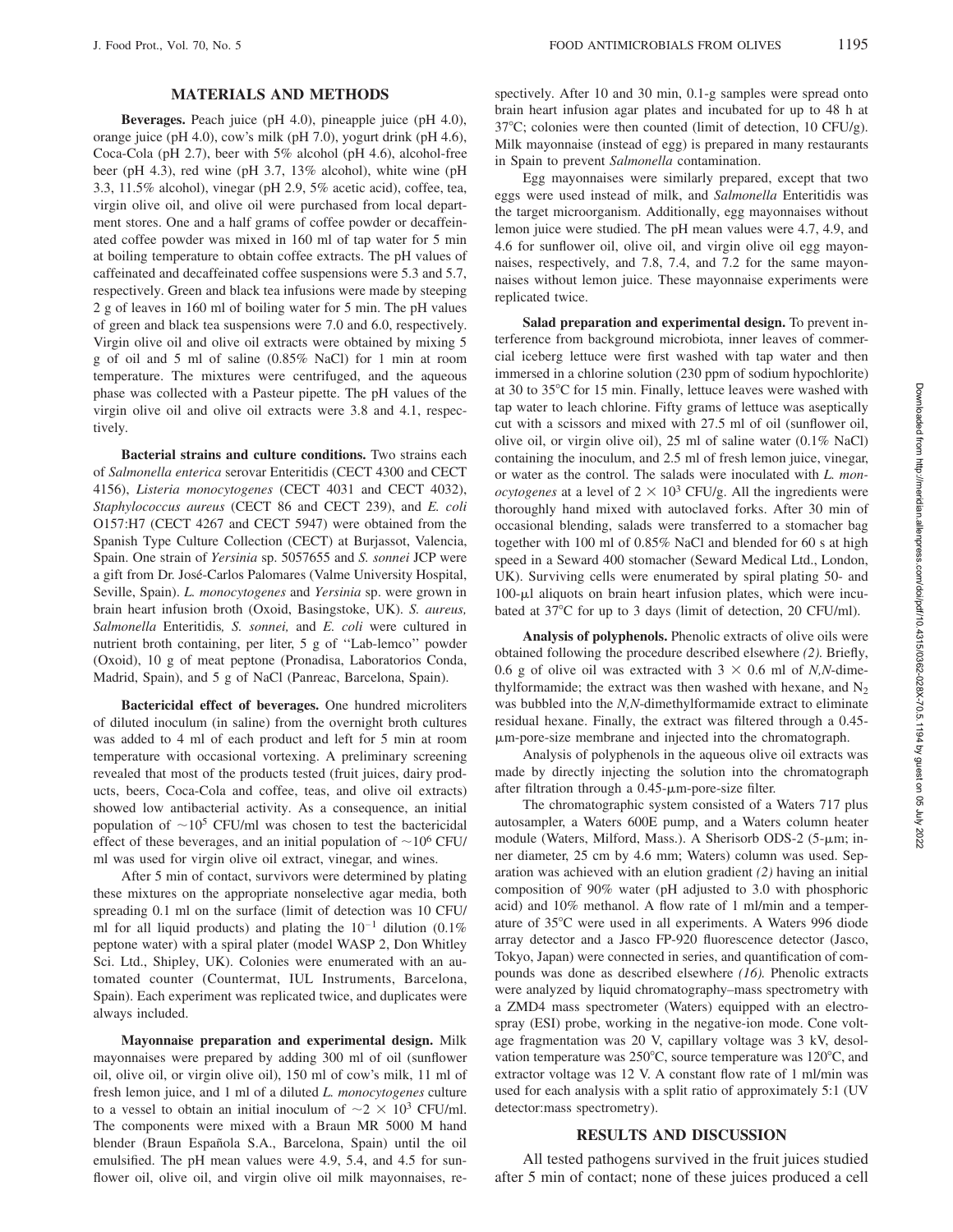

FIGURE 1. *Bactericidal effect of wine, vinegar, and tea and olive oil extracts against several foodborne pathogens.*  $N_0 = CFU$  *per* milliliter inoculated,  $N_1 = CFU$  per milliliter after 5 min of con*tact. Bars the standard deviation of results from two strains of* S. aureus, L. monocytogenes, *and* Salmonella *Enteritidis. Arrows mean that the microorganism survival was below the detection limit.*

reduction greater than 1 log (data not shown). To our knowledge, there are no articles dealing with the antimicrobial activity of fruit juices. However, the low pH  $(\sim 4.0)$ and acidic environment could contribute to microbial control, with the survival and growth of *E. coli* in apple and orange juices now of great concern *(17, 23).* In this study, the microbial counts were determined after 5 min of contact to look for strong bactericidal effects, and it is obvious that the low pH was not sufficiently inhibitory to the foodborne pathogens tested.

Bacteria also survived for at least 5 min in dairy products and Coca-Cola. It could be predicted that these microorganisms would survive in milk at pH 7 and be affected by the pH 4.6 of the yogurt drink, but it was surprising that they survived even at a pH as low as 2.7, as in the case of Coca-Cola. In fact, these results confirmed those obtained by Sheth et al. *(26),* who observed the survival of foodborne pathogens in milk and cola for up to 48 h. It seems, therefore, that pH alone cannot significantly reduce the number of pathogens in these beverages. It has to be said that only yogurt drinks contained background microbiota (the lactic acid bacteria used for manufacture), which could be easily distinguished from the inoculated pathogens because of their different colony morphologies and growth rates, but neither of the other liquid products nor the mayonnaises or salads contained background microbiota that could interfere with the counts of the inoculated pathogens.

It is assumed that beer is currently free of pathogenic



FIGURE 2. *Bactericidal effect of wine, vinegar, and tea and olive oil extracts against several foodborne pathogens.*  $N_0 = CFU$  *per* milliliter inoculated,  $N_1 = CFU$  per milliliter after 5 min of con*tact. Bars the standard deviation of results from two strains of* E. coli *and duplicate runs for a single strain of* S. sonnei *and* Yersinia *sp. Arrows mean that the microorganism survival was below the detection limit.*

microorganisms because of its low pH and ethanol concentration, as well as the pasteurization treatment, but concern about bacteria in alcohol-free beer has increased *(14).* In this study, a microorganism reduction was not found in alcohol-free beer or in beer containing 5% alcohol, except in alcoholic beer inoculated with one of the two *Salmonella* Enteritidis strains, in which a 1.4-log reduction was observed. Hence, a relatively low pH (4 to 4.5) and ethanol concentration  $(\leq 5\%)$  did not appear to rapidly kill foodborne pathogens inoculated in these beverages.

Bactericidal activity has also been found in aqueous coffee extracts, but data are contradictory, in particular about the growth inhibition of *E. coli (19, 27).* We did not detect any microbial reductions after 5 min of contact in any of the coffee extracts inoculated, which means that neither the concentration of caffeine in these extracts nor in the coffee polyphenols exerted rapid inhibitory action.

By contrast, wine, vinegar, tea, and olive oil extracts showed bactericidal activity against the foodborne pathogens tested (Figs. 1 and 2). Among them, vinegar showed the strongest bactericidal effect, followed by the aqueous extract of virgin olive oil, wines, and olive oil and tea extracts. Vinegar reduced the counts of inoculated *L. monocytogenes, Salmonella* Enteritidis, *S. sonnei,* and *Yersinia* sp. to levels below the detection limit and killed most of the *E. coli* and *S. aureus* cells. The strong bactericidal activity of vinegar is well known *(6, 30)* because of its high acetic acid content, and our data confirmed these previous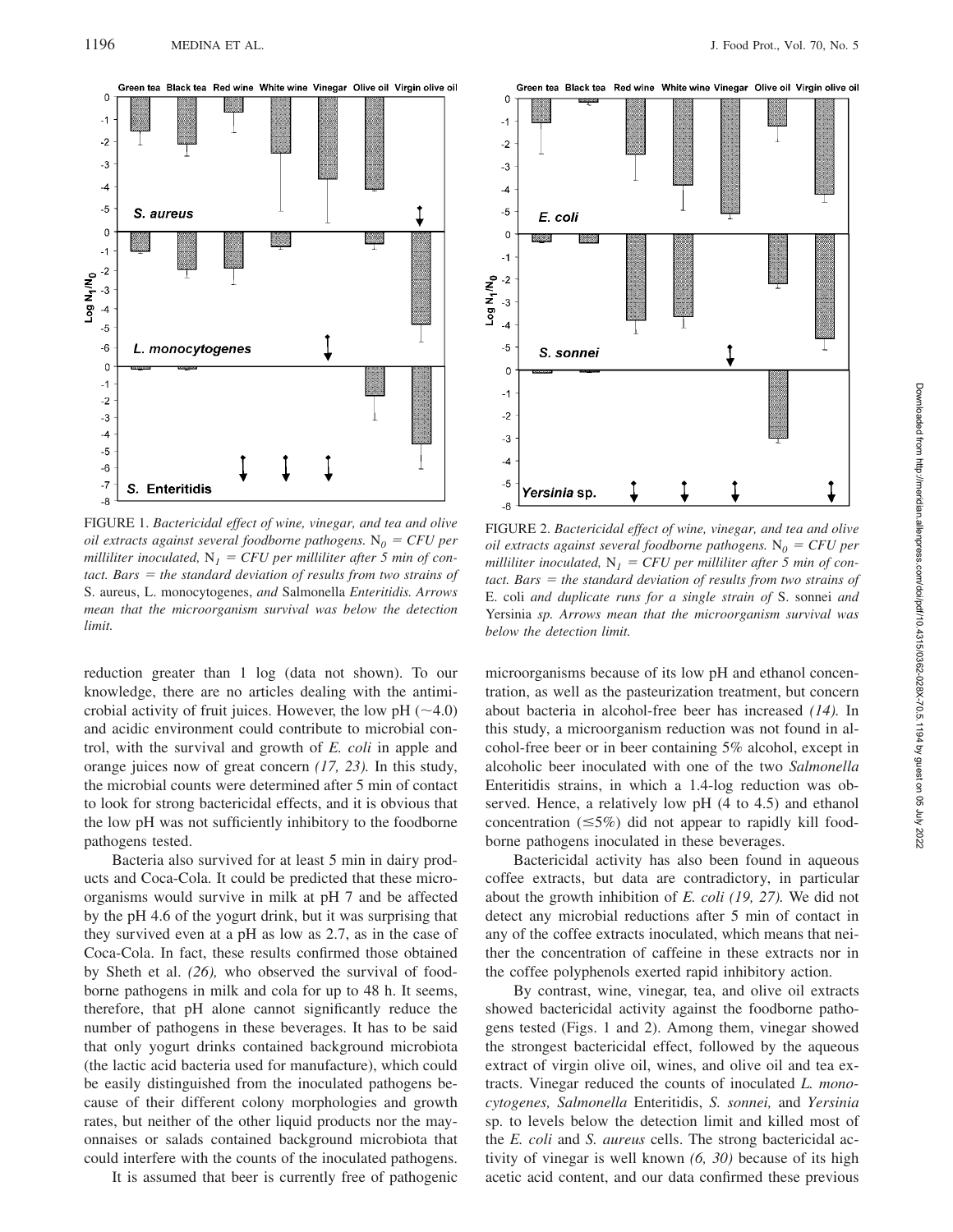| TABLE 1. Phenolic composition of the olive oil and virgin olive oil used in the experiments <sup>a</sup> |  |  |
|----------------------------------------------------------------------------------------------------------|--|--|
|----------------------------------------------------------------------------------------------------------|--|--|

|                                                         | Initial oil      |             | Aqueous extract  |           |
|---------------------------------------------------------|------------------|-------------|------------------|-----------|
| Compound                                                | Virgin olive oil | Olive oil   | Virgin olive oil | Olive oil |
| Hydroxytyrosol glycol                                   | 3.9(0.0)         | ND          | 1.6(0.2)         | ND        |
| Hydroxytyrosol                                          | 52.8(6.5)        | 14.1(0.2)   | 36.9(0.8)        | 13.5(0.5) |
| <b>Tyrosol</b>                                          | 17.0(0.3)        | 7.4(0.2)    | 15.2(0.3)        | 8.2(0.2)  |
| Hydroxytyrosol                                          | ND.              | 11.5(0.1)   | ND               | 4.0(0.2)  |
| Dialdehydic form of decarboxymethyl oleuropein aglycon  | 179.1 (11.9)     | 79.4(5.1)   | 118.4(6.0)       | 28.1(0.7) |
| Dialdehydic form of decarboxymethyl ligstroside aglycon | 78.5(0.5)        | 35.5(1.2)   | 26.7(0.4)        | 5.8(0.1)  |
| L-Acetoxypinoresinol                                    | 16.3(1.4)        | 21.0(0.9)   | 1.8(0.0)         | 3.7(0.2)  |
| Pinoresinol                                             | 56.9(1.9)        | 37.7(0.4)   | 5.4(0.3)         | 3.5(0.3)  |
| Oleuropein aglycon                                      | 210.9(12.0)      | 147.6(0.7)  | 52.3(3.5)        | 25.5(1.3) |
| Ligstroside aglycon                                     | 65.6 (11.8)      | 62.7(0.7)   | 5.0(0.9)         | 1.8(0.6)  |
| Luteolin                                                | 3.2(1.5)         | 2.1(0.0)    | ND               | ND        |
| Apigenin                                                | 0.4(0.3)         | 0.6(0.0)    | ND               | ND.       |
| Total                                                   | 684.6 (48.1)     | 419.6 (9.5) | 263.3 (12.4)     | 94.1(4.1) |

*<sup>a</sup>* Values are expressed as milligrams per kilogram with standard deviation in parentheses. ND, not detected.

results. Surprisingly, the aqueous extracts of virgin olive oil exerted an effect similar to that of vinegar, which is a very new and interesting finding. Neither *S. aureus* nor *Yersinia* sp. was detected after 5 min of contact with the aqueous extract of virgin olive oil, which means  $a > 5$ -log reduction with reductions of  $>4$  log for the remaining pathogens.

There are a great number of articles dealing with the antimicrobial properties of tea *(27, 31),* and it was surprising that the black and green tea extracts produced only a slight bactericidal action against most pathogens. Tea extracts and their active principal components (catechins and teaflavins) have been described as growth inhibitors of both gram-positive and gram-negative bacteria *(8, 9)* but were inactive when they were tested in a food model (ground beef) *(13),* and our experiments showed reductions lower than 3 log for *S. aureus, L. monocytogenes,* and *E. coli* and a nonsignificant effect against *Salmonella* Enteritidis, *S. sonnei,* and *Yersinia* sp. (Figs. 1 and 2).

In contrast, both red and white wines were potent bacteria killers, in particular against *Salmonella* Enteritidis and *Yersinia* sp., whose cell counts were below the detection limit after 5 min of exposure. *S. aureus* and *L. monocytogenes* were the least sensitive pathogens to wines. These data are in agreement with previous findings *(10, 26, 28)* that relate the antimicrobial activity of wine to the synergistic action of organic acids, low pH, and ethanol *(18)* as well as phenolic compounds *(20).* This antimicrobial activity of wine has been known since antiquity, and researchers advise its consumption to protect against some food poisoning organisms *(10),* although the ingestion of ethanol must be taken into consideration.

The olive oil extracts exhibited weaker bactericidal action than virgin olive oil but stronger than tea extracts. Recently, we investigated the antimicrobial activity of virgin olive oil and olive oil extracts in vitro against a broad spectrum of bacteria *(16),* and we sought to compare these results with those of other well-documented bactericidal beverages. We also found that this activity was related to the phenolic content of these extracts, in particular the synergistic action of hydroxytyrosol, tyrosol, and the dialdehydic form of decarboxymethyl ligstroside and oleuropein aglycons *(16).* Table 1 displays the phenolic composition of the oils and their aqueous extracts. As expected, virgin olive oil had a higher concentration of total and individual polyphenols than olive oil, and the same relationship can be observed for their aqueous extracts. Almost twice the amount of these substances was present in the virgin olive oil extracts than in the olive oil extracts, which can be related to the higher bactericidal effect of the former extracts. Since virgin olive oil is obtained directly from olive fruits and olive oil is a mixture of refined olive oil and virgin olive oil, the polyphenol content of olive oil comes from the initial content of the virgin olive oil added.

Olive oil may be consumed directly on bread and in fresh salads, but it is also used in many homemade dishes (e.g., mayonnaise, cakes) and processed foods (e.g., canned tuna, fried tomato, meat foods). Hence, the bactericidal activity of olive oil polyphenols may be exerted directly on these foods, but it may also act as a hurdle component in certain contaminated meals during their ingestion. Wine consumption was linked to a reduction in illness related to the spoilage of contaminated tuna sandwiches and raw oysters *(1, 4),* and it has been proposed as a digestive aid *(28)* to provide a protective effect against foodborne pathogens when contaminated foods are ingested. A similar suggestion, therefore, could be applied to olive oil on the basis of the results obtained in this study.

At the same time, mayonnaises and salads were used as food models to confirm the results obtained on the bactericidal effect of olive oil and virgin olive oil extracts. The survival of *Salmonella* Enteritidis inoculated in egg mayonnaises during their preparation and the effect of adding lemon juice were evaluated at 10 and 30 min. Results in Figure 3 confirmed the bactericidal action of the virgin olive oil and, to a lesser extent, of the olive oil in this food model. This effect was also time-dependent and seen only when lemon juice was added. Interestingly, viable counts of *Salmonella* Enteritidis were below the detectable limit in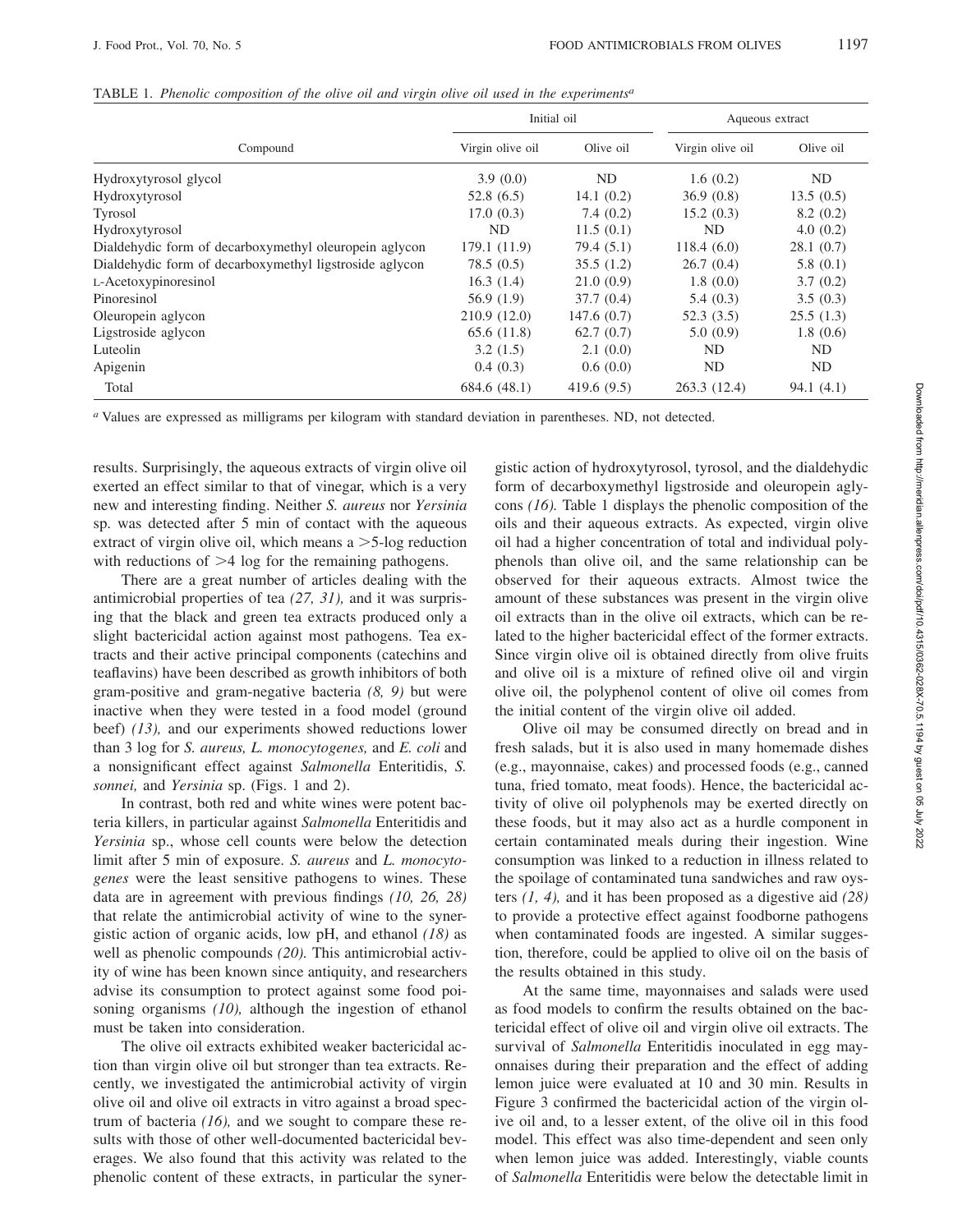

FIGURE 3. *Survival of* Salmonella *Enteritidis in egg mayonnaises elaborated with different oils and initially inoculated with 2*  $10^3$  CFU/g. Bars = the standard deviation of two experiments, *and the arrow means that the population was below the detection limit.*

mayonnaise made with virgin olive oil after 30 min, which means a reduction of 3 log CFU/g. Egg mayonnaise made with virgin olive oil *(21)* and inoculated after its preparation needed more than 48 h to reduce the number of microorganisms to an undetectable level. Investigators attribute the bactericidal action of olive oil in this assay to oil acidity and simple phenols. On the basis of our previous results *(16),* it is reasonable to assign the differences in bactericidal activity among oils to the different composition in phenolic compounds, in particular the four mentioned above.

Milk mayonnaises inoculated with *L. monocytogenes* during preparation were also used as food models. Again (Fig. 4), the use of virgin olive oil decreased bacterial populations below the detectable limit after 30 min, with this effect being weaker for olive oil because of its lower content in certain phenolic compounds (Table 1).

The survival of inoculated *L. monocytogenes* on lettuce seasoned with different types of oils, lemon juice, and vinegar after a 30-min treatment is reflected in Figure 5. The effectiveness of vinegar and lemon juice in reducing the counts of inoculated *Salmonella* Typhimurium on carrots and *Listeria innocua* on several fruits and vegetables has been reported *(12, 25),* and reductions of 1 to 3 log CFU/g were found. In our experiments, slight reductions of *L.*



FIGURE 4. *Survival of* L. monocytogenes *in milk mayonnaises elaborated with different oils and initially inoculated with 2*  $10^3$  CFU/g. Bars = the standard deviation of two experiments, *and the arrow means that the population was below the detection limit.*



*orated with sunflower oil (SO), olive oil (OO), and virgin olive oil (VOO). Salads were dressed with lemon juice, vinegar, or neither. They were inoculated with*  $2 \times 10^3$  *CFU/g and analyzed 30* min after preparation. Bars = the standard deviation of two ex*periments, and arrows mean that the population was below the detection limit.*

*monocytogenes* on lettuces seasoned with sunflower oil and vinegar or lemon juice alone were observed. By contrast, *L. monocytogenes* cells were killed after 30 min when virgin olive oil was used, regardless of the lemon juice or vinegar added. These results again confirmed the strong bactericidal activity of virgin olive oil and compounds diffused to the aqueous phase of the salad, such as certain phenolic compounds.

#### **ACKNOWLEDGMENTS**

This study was supported by a grant from the Spanish Government and the European Union FEDER Funds (project AGL-2003-00826). The authors thank Dr. José Carlos Palomares for clinical strains and kind collaboration.

#### **REFERENCES**

- 1. Bellido-Blasco, J. B., A. Arnedo-Peña, E. Cordero-Cutillas, M. Canos-Cabedo, C. Herrero-Carot, and L. Safont-Adsuara. 2002. The protective effect of alcoholic beverages on the occurrence of a *Salmonella* foodborne outbreak. *Epidemiology* 13:228–230.
- 2. Brenes, M., F. J. Hidalgo, A. García, J. J. Rios, P. García, R. Zamora, and A. Garrido. 2000. Pinoresinol and L-acetoxypinoresinol, two new phenolic compounds identified in olive oil. *J. Am. Oil Chem. Soc.* 77:715–720.
- 3. Capasso, R., A. Evidente, L. Schivo, G. Orru, M. A. Marcialis, and G. Cristinzo. 1995. Antibacterial polyphenols from olive mill waste waters. *J. Appl. Bacteriol.* 79:393–398.
- Desenclos, J. C. A., K. C. Klontz, M. H. Wilder, and R. A. Gunn. 1992. The protective effect of alcohol on the occurrence of epidemic oyster-borne Hepatitis A. *Epidemiology* 3:371–374
- 5. Draughon, F. A. 2004. Use of botanicals as biopreservatives in foods. *Food Technol.* 58:20–28.
- 6. Entani, E., M. Asai, S. Tsujihata, Y. Tsukamoto, and M. Ohta. 1998. Antibacterial action of vinegar against foodborne pathogenic bacteria including *Escherichia coli* O157:H7. *J. Food Prot.* 61:953–959.
- 7. Fleming, H. P., W. M. Walter, and J. L. Etchells. 1973. Antimicrobial properties of oleuropein and products of its hydrolysis from green olives. *Appl. Microbiol.* 26:777–782.
- 8. Friedman, M., P. R. Henika, C. E. Levin, R. E. Mandrell, and N. Kozukue. 2006. Antimicrobial activities of tea catechins and teaflavins and tea extracts against *Bacillus cereus. J. Food Prot.* 69:354– 361.
- 9. Ikigai, H., T. Nakae, Y. Hara, and T. Shimamura. 1993. Bactericidal